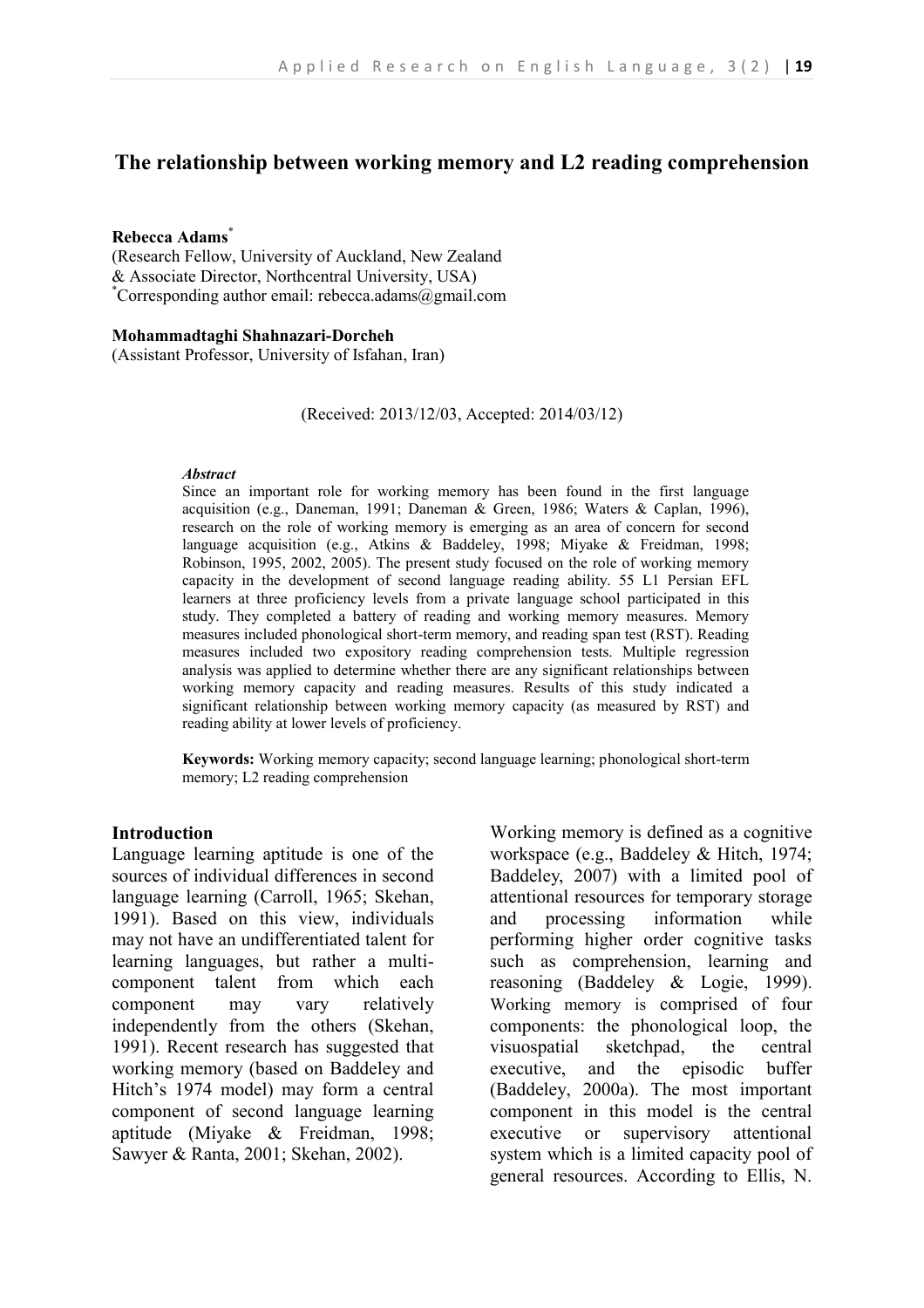C. (2001), "It regulates information flow within working memory, activates or inhibits the whole sequences of activities, and resolves potential conflicts between ongoing schema-controlled activities" (p., 33). The phonological loop is in charge of temporary storage and processing of verbal information, (Baddeley, 2007, 2000a; N. Ellis, 2001) while the visuospatial sketchpad provides an interface between visual and spatial information received either through the senses or from long-term memory (Baddeley  $& Hitch, 1974, p., 854$ ). Finally, the episodic buffer acts as a temporary storage space where information from the other components are integrated (Baddeley, 2000a).

A strong body of research implicates working memory capacity and first language abilities such as fluency of speech (Daneman, 1991), ability to learn new words (Daneman & Green, 1986) and reading comprehension (e.g., Daneman & Carpenter, 1980; Waters & Caplan, 1996). Emerging research in second language acquisition has linked working memory to second language learning in areas including word naming and vocabulary learning (Atkins & Baddeley, 1998), online parsing performance (Juffs, 2004), interactional feedback (e.g., Ando, Fukunaga, Kurahachi, Stuto, Nakano, & Kage, 1992; Mackey, Philp, Egi, Fujii, & Tatsumi, 2002, Mackey, Adams, Stafford, & Winke, 2010) and reading comprehension (e.g., Chun & Payne, 2004; Harrington & Sawyer, 1992; Lesser, 2007; Walter, 2004).

# **Reading comprehension**

Reading is "a multifaceted, complex construct in that it consists of a number of component operations, each dependent on a wide range of competencies" (Koda, 2005, p., XV), the goal of which is to construct text meaning based on visually encoded information (Koda, 2005, p., 1). Successful comprehension occurs when extracted text information interacts with a reader's prior knowledge in three critical operations: decoding the linguistic information from the text, integrating the extracted information into phrases, sentences and paragraphs, and synthesizing text information with prior knowledge (Koda, 2007, p., 4). Because reading is a complex cognitive function, it is likely that individual learner capacities, like working memory, may influence reading comprehension.

This may be particularly the case for second language (L2) reading, because, unlike reading in the first language (L1), L2 reading involves dual-language involvement in each operation (e.g., Beach, 1997; Cain & Oakhill, 2006; Grabe & Stoller, 2002; Koda, 2005). Compared to most L1 readers who begin to read with considerable tacit language knowledge, L2 readers have a much wider range of language proficiency when they start learning to read. Moreover, the cognitive and linguistic resources accessible to L2 readers vary considerably more than those available to L1 readers (Grabe, 2009; Koda, 2005). Therefore, one of the major areas of differences between L1 and L2 reading lies in the linguistic and cognitive processing domain. Readers may have differing amounts of lexical, grammatical and discourse knowledge of initial stages of L1 and L2 reading, greater metalinguistic and metacognitive awareness in L2 settings, differing amounts of exposure to L2 reading, varying linguistic differences across any two languages, varying L2 proficiency as a foundation for L2 reading, and varying language transfer influences and interacting influence of working with two languages (e.g., Beach, 1997; Cain & Oakhill, 2006; Grabe & Stoller, 2002; Koda, 2005).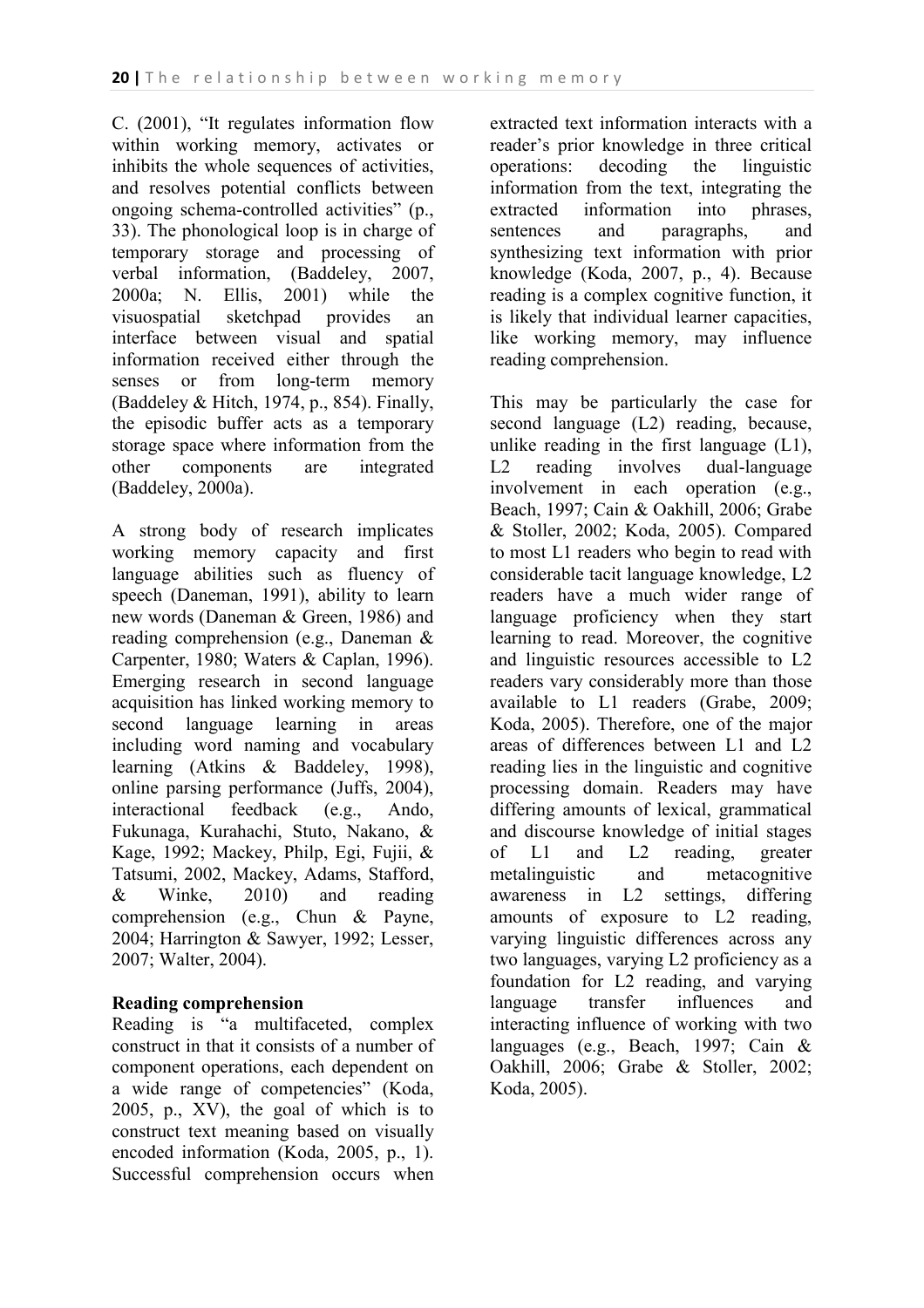# **Role of working memory in L2 reading comprehension**

The research on the development of reading comprehension skills and sources of individual differences in comprehension indicates a strong relationship between L1 reading skills and cognitive variables such as working memory (Just & Carpenter, 2002) and inhibitory control (Gernsbacher, Varner & Faust, 1990). Since working memory is considered a mental workspace where the processes of retrieving, integrating, updating and revising of information is performed, it plays an important role in understanding a text. First, to identify the words, the reader needs to recode written symbols into phonological codes to allow for computations to recognize linguistic structure. Then, they develop a coherent and integrated representation of the concepts through making links between successive sentences. This requires the reader to maintain the recently read material in working memory to make inferences (Schmalhofer, McDaniel, & Keefe 2002), while simultaneously processing the same or other information either recoded from the text or retrieved from the long-term memory. Finally, working memory plays a role as a buffer of the just read propositions in a text, and the information retrieved from the longterm memory to both establish a local coherence between sentences and facilitate its integration with the activated background knowledge (e.g., Beech, 1997; Graesser, Singer, & Trabasso, 1994).

L1 research suggests an important role for working memory in first language reading (e.g., Daneman & Green, 1986; Waters & Caplan, 1996). In the same line, research on the role of working memory is emerging as an area of concern for second language acquisition (e.g., Miyake & Freidman, 1998; Robinson, 1995, 2002, 2005). However, little is known about the role of working memory in the processing of second language learning in general, and in reading comprehension in particular. Prior L2 studies on reading present evidence of a relationship between working memory and reading comprehension (Alptekin & Erçetin, 2009; Chun & Payne, 2004; Harrington & Sawyer, 1992; Lesser, 2007; Walter, 2004). For example, Harrington and Sawyer (1992) investigated the relationship between L2 working memory capacity and L2 reading among Japanese learners of English. The subjects were required to complete three memory tests in L1 and L2 as well as L2 English reading comprehension. The memory assessment consisted of digit span, word span, and reading span tests. L2 English reading comprehension consisted of the grammar and reading sections of the TOEFL and a cloze passage. Results indicated a significant, strong correlation between working memory capacity (L2 reading span), and both TOEFL reading  $(r=.54)$ and TOEFL grammar (r=.57). Furthermore, there was a weak correlation between L2 reading span and cloze passage, (r=.33). However, no significant correlations were found between digit span and word span measures on the one hand and L2 English reading comprehension on the other.

Walter (2004) examined the question of whether the transfer of reading comprehension skill from L1 to L2 is linked to the development of verbal working memory in L2, which turned out to take place at a much lower level of L2 proficiency than that found by Harrington and Sawyer (1992). Two groups of L1 French ESL learners participated in her study. The first group consisted of 19 lower-intermediate ESL learners, while the second group consisted of 22 upperintermediate ESL learners. Three measures were administered by Walter (2004), each in both languages (French and English): 1) a baseline comprehension assessment where the participants were required to complete a gapped summary of the story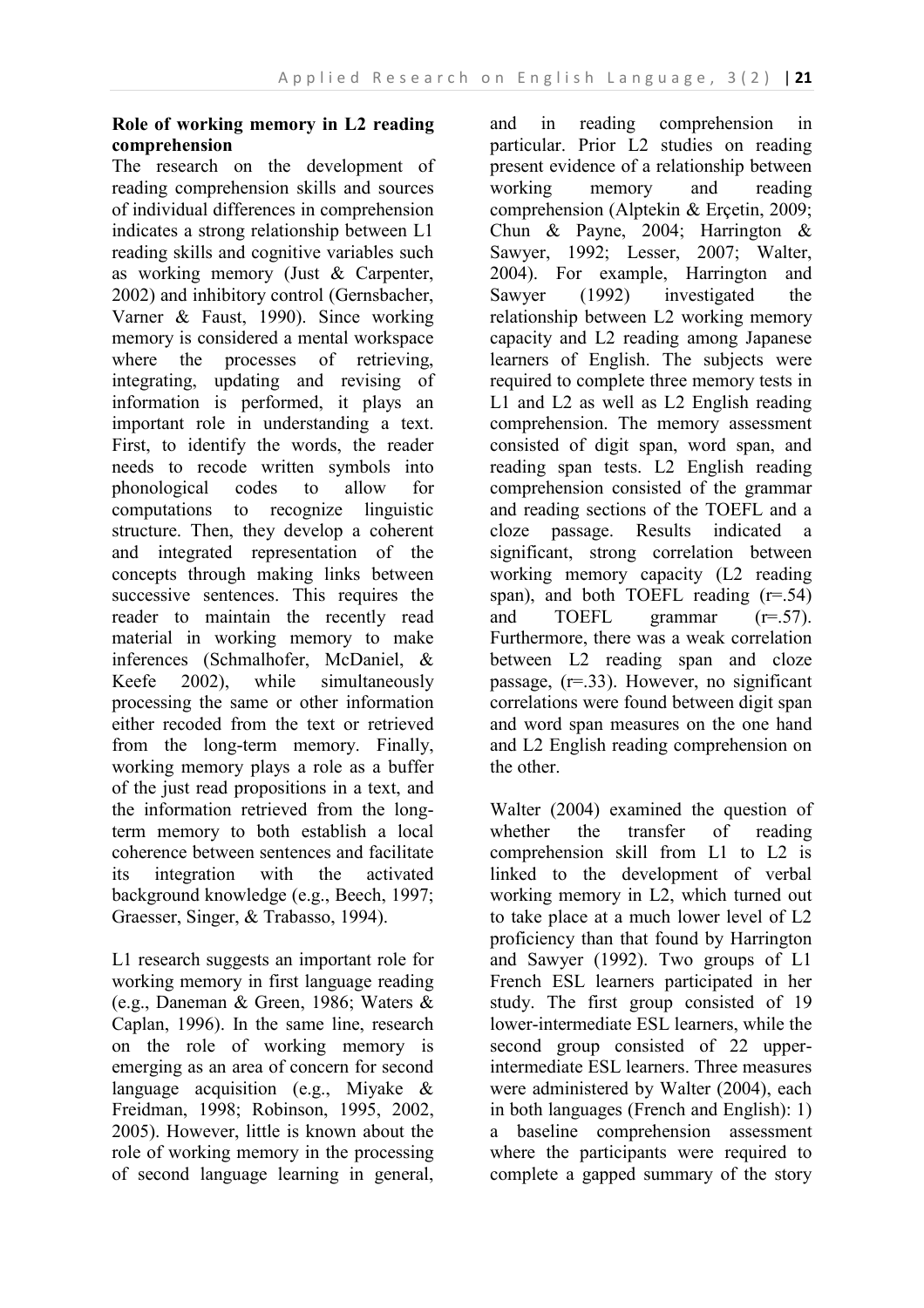they had just read, 2) a pro-form resolution test where the participants were told to read a story and stop when they encountered an expression printed in red, then read the word aloud, tell the meaning of the word, and identify its first mention, 3) a verbal working memory measure where the participants were asked to read an increasingly longer sets of sentences and judge if they were logical or illogical and then recall the sentence-final words across the sets.

The results indicated a significant correlation between working memory scores and L2 summary completion scores. However, the correlation was higher for lower-intermediate group (.79\*\*\*, P < .0001) than for upper-intermediate group  $(.46**, P < .01)$ . This implies that the lower-intermediate group's success in summary completion tasks relied significantly on their working memory capacity. This supports the idea that there is a link between the development of verbal working memory in L2 and success in L2 reading comprehension. This study also revealed that success of upperintermediate group in L2 reading comprehension relied more on reading skills (the ability to build well-structured mental representations of texts) than on working memory. These findings suggest that the role of working memory in L2 reading development may be mediated by L2 proficiency.

Recent research by Alptekin and Erçetin (2009) provides additional evidence of a mediating role of proficiency in the relationship between working memory capacity and L2 reading ability. In their study, 30 L1 Turkish undergraduate students with advanced L2 English proficiency (enrolled in English language teaching courses) were required to complete two working memory measures and a reading comprehension test. Results of their study indicated a moderately significant correlation ( $r = .40^*$ ,  $P < .05$ )

between scores on one working memory measure and learner ability to make inferences in the texts. However, no further relationships were found among working memory and reading measures. These findings raise questions about the importance of working memory in L2 reading at higher levels of proficiency.

As well as proficiency, Lesser's (2007) research suggests that the role of working memory in L2 reading may also be moderated by prior content knowledge. In his study, 94 high beginner L2 Spanish learners completed a computerized version of an L1 RST as a measure of working memory capacity, a recall protocol task to measure passage comprehension, and form recognition and tense identification tests to determine processing of future tense morphology. The results of the study suggested that topic familiarity was an important factor in L2 reading comprehension as it played a significant role in beginning L2 readers' recognition of target forms and their ability to make form-meaning connections. Working memory also played a significant role in learners' comprehension and processing of grammatical form, depending on the extent to which it interacted with learners' prior knowledge. A more significant role of working memory in reading comprehension was observed as the participants' prior knowledge about text topic increased.

It should be noted that other studies have not uncovered connections between working memory and reading comprehension. For example, Chun & Payne (2004) examined the role of individual differences in the L2 German reading comprehension and vocabulary acquisition of 13 L1 English students in a second year German language course. A computer-delivered version of Daneman and Carpenter's (1980) L1 RST as well as a non-word repetition task were used to measure working memory. A German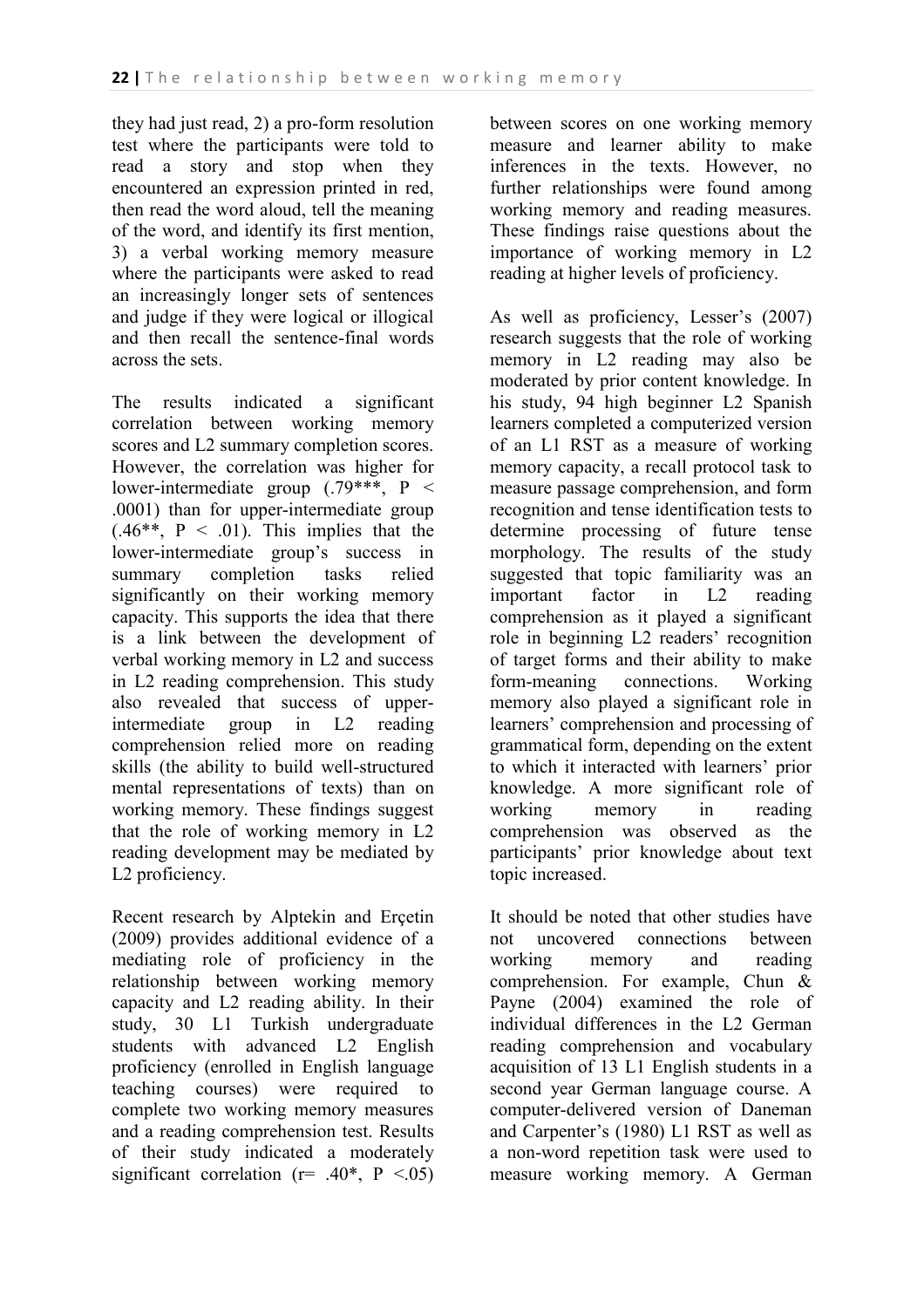short story, including four sets of comprehension exercises followed by a recall protocol, was used as a measure of reading comprehension. The results indicated a strong relationship between phonological working memory capacity as measured by word recognition based on non-word repetition and look-up behavior, measured as the number of annotations which had been looked up and recorded while reading an L2 text. Learners with low phonological short-term memory capacity looked for an average of three times more words than participants with high phonological short-term memory capacity. However, they did not report any significant findings for working memory on any of the comprehension or vocabulary acquisition measures

## **Role of phonological short-term memory in L2 reading comprehension**

A considerable body of evidence suggests that PSTM, as a component of WM, may be an essential cognitive mechanism underlying successful L2 reading (e.g., Masoura & Gathercole, 1999, 2005; Papagno, Valentine & Baddeley, 1991; Service 1992, Service & Craik, 1993; Service & Kohonen, 1995). For example, in a longitudinal study that lasted for four years, Service (1992) examined the role of PSTM in English as a foreign language learning of 44 L1 Finnish primary school students. PSTM was measured through a pseudoword repetition task conducted each year of the study. In each task, the participants were required to listen to two lists of pseudowords, an English-sounding list and a Finnish-sounding one, and repeat aloud the pseudowords they heard as quickly as possible. Service (1992) found a strong relationship between PSTM, as measured by the English-sounding pseudoword lists, at the start of the English instruction and the performance on tests of listening, reading comprehension and writing 2.5 years later. She also suggested that PSTM underlies the acquisition of

new vocabulary items in a foreign language.

In a follow-up longitudinal study, Service and Kohonen (1995) investigated whether the relationship between PSTM and foreign language learning is accounted for by vocabulary acquisition. They recorded 42 (9-10 year-old) Finnish participants' performance on pseudoword repetition, as a measure of PSTM, over four consecutive years. They also recorded the participants' performance on different individual L2 English tasks during the fourth year of the longitudinal study. These tasks measured the participants' L2 reading, listening, writing, vocabulary and knowledge of grammatical structures. Their regression analyses on pseudoword repetition and L2 tasks revealed significant correlations between pseudoword repetition and foreign language learning, even after a measure of general academic achievement had been partialed out. By varying secondstep factors in their regression analysis, they were able to show that L2 vocabulary performance and pseudoword repetition accounted for the same variance in performance for foreign language measures. Service and Kohonen (1995) interpret these findings as an indication that PSTM influences vocabulary learning, which in turn influences success in other areas of L2 performance. This data provides evidence of a specific relationship between PSTM (as measured by pseudoword repetition) and vocabulary learning.

Furthermore, Masoura and Gathercole (2005) found an important role for PSTM in the L2 English vocabulary learning for Greek children. They investigated the contributions of PSTM and existing foreign vocabulary knowledge to the learning of new English words. Their L1 Greek children completed a pairedassociate learning task as a measure of L2 vocabulary learning, two non-word repetition tasks as measures of PSTM, and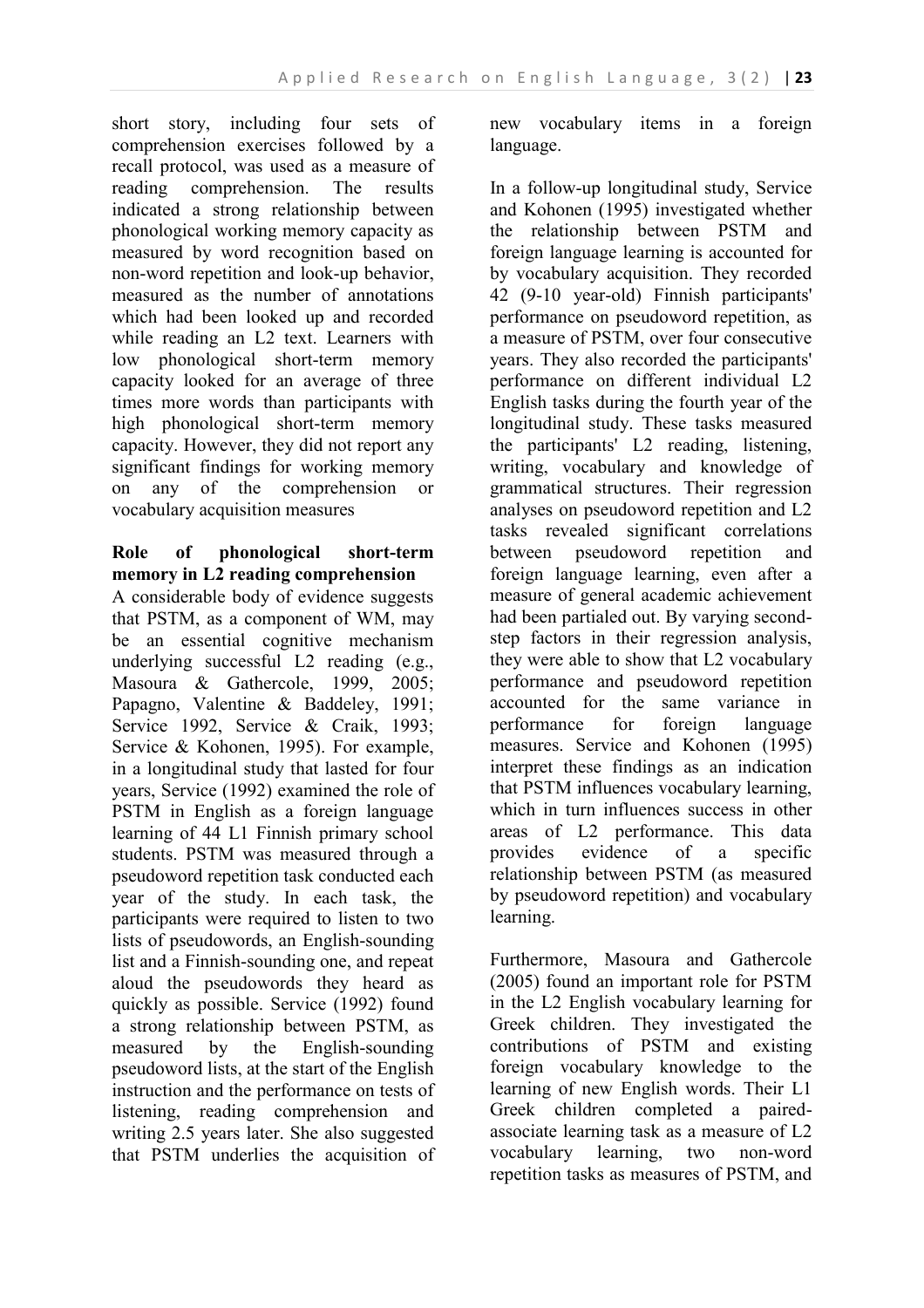a nonverbal ability task. Masoura and Gathercole (2005) found that PSTM made a large contribution to L2 vocabulary learning at earlier stages of L2 learning, but as the familiarity with L2 knowledge increased, the existing L2 knowledge played a mediating role in L2 vocabulary learning.

However, Kormos & Sáfár (2008) found no significant correlation between PSTM and L2 proficiency. They investigated whether there is a relationship between PSTM and WMC and performance in L2 language skills, as measured by an L2 proficiency test. They asked 121 secondary school students to complete a non-word repetition test, a Cambridge First Certificate Exam, and a backward digit span test after an intensive language training program. Their results indicated that there was no significant correlation between PSTM and L2 language skills, but there was a significant correlation between WMC, as measured by a backward digit span test and L2 language skills (reading, listening, and speaking), with the exception of writing. Kormos & Sáfár (2008) suggested that PSTM and WM are distinct constructs, and play a different role in instructed second language acquisition.

# **Purpose of the study**

Although the studies reviewed above, except for Chun and Payne (2004), provide evidence for a relationship between working memory and L2 reading comprehension, there has been little attention paid to the role of working memory in reading comprehension across language proficiency levels. The proficiency of the participants in these studies varies from the advanced level (Alptekin & Erçetin, 2009; Harrington and Sawyer, 1992) to the intermediate (Chun & Payne, 2004), upper and lower intermediate (Walter, 2004) and high beginning levels (Lesser, 2007).

Similarly, there are limitations with the prior studies on the role of PSTM in L2 reading. These studies differed in terms of the findings and the proficiency level of the participants used. While some research has linked PSTM to L2 reading ability (e.g., Masuora & Gathercole, 2005; Service, 1992), some others found no relationship between PSTM and L2 reading ability (e.g., Harrington & Sawyer, 1992; Kormos & Sáfár, 2008). Furthermore, none of the prior studies has examined the role of PSTM in L2 reading comprehension across language proficiency levels.

These limitations and differences in research findings point to the need to examine the relationship between WM and PSTM and L2 reading ability across proficiency levels. Thus, the current study was designed and proposed the following research questions to investigate whether WM and PSTM influence L2 reading ability at different levels of proficiency.

### **Research questions**

This study has been designed to address the following questions:

- 1- What is the relationship between learners' working memory and L2 reading comprehension across proficiency levels?
- 2- What is the relationship between phonological short-term memory and L2 reading comprehension across proficiency levels?

These research questions were developed based on the hypothesis that working memory capacity and L2 proficiency play important roles in different stages of second language reading development. Prior L2 studies suggest that individual differences in working memory capacity predict reading ability at lower proficiency levels (e.g., Harrington & Sawyer, 1992; Lesser, 2007; Walter, 2004). They all suggest that learners with higher working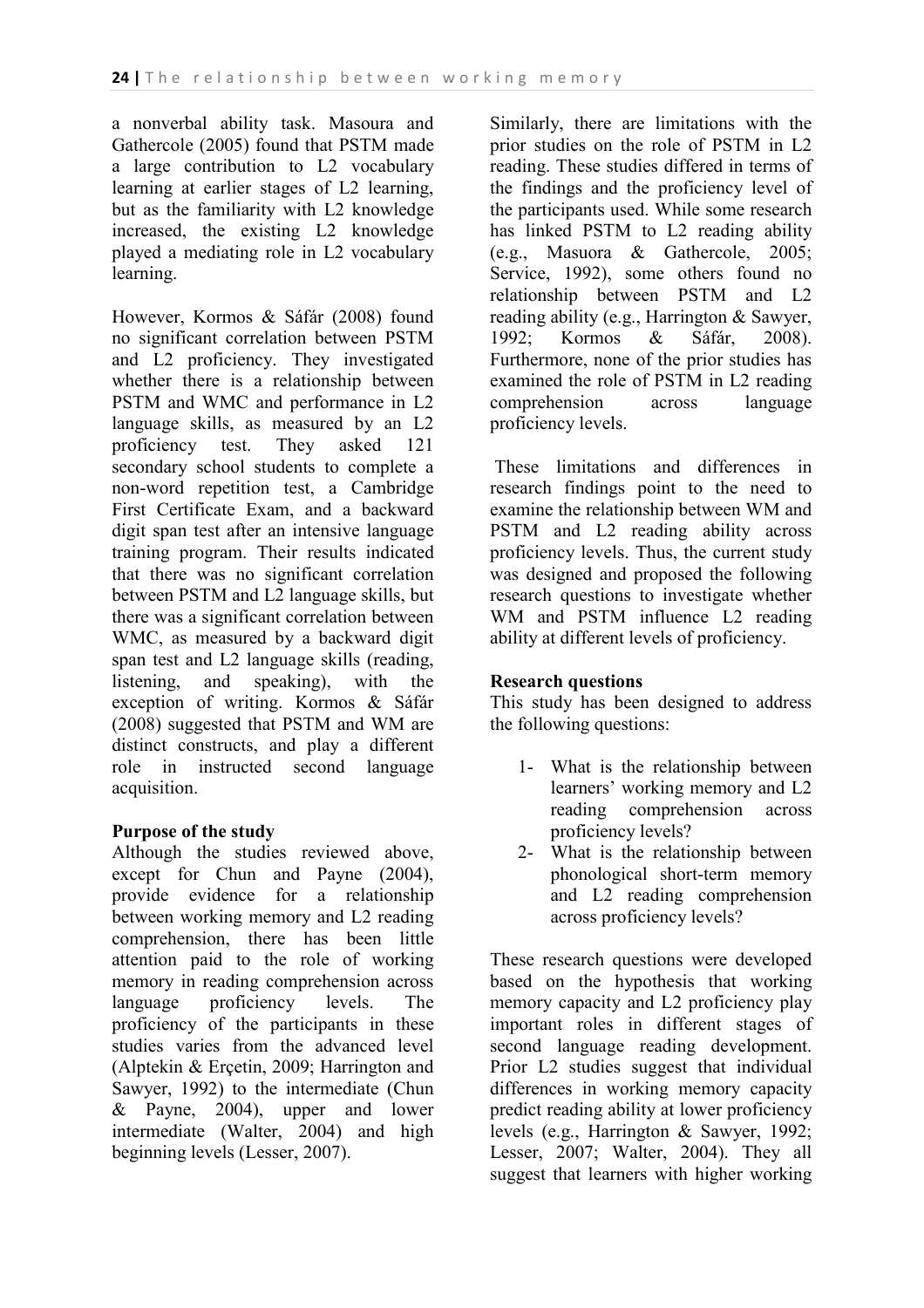memory capacity outperform those with lower working memory capacity on given reading tasks. This may be that these learners rely more on memory resources in processing and arriving at the text meaning. However, as their L2 proficiency develops, their automaticity in processing the text meaning will increase, as well, and consequently their reliance on memory resources will decrease. The more the participants develop L2 proficiency, the more they draw on automaticity, and the less they rely on memory resources. Then this research was designed to examine this hypothesis and determine how the role of working memory in L2 reading ability is mediated by L2 proficiency level at different stages of development.

### **Methodology**

### *Subjects*

Fifty five L1 Persian EFL learners at beginning, intermediate, and advanced level participated in the study. As indicated in Table 1, they included both males and females, with the mean age of 19, studying English as a foreign language in a private language school. Identification of the proficiency level of the participants was based on the Kanoon language institute (KLI) Placement test, a test used in the language school where the participants were selected. This test was originally developed to identify the optimal level for students entering programs where KLI books and materials are taught. This test includes 120 multiplechoice questions measuring the participants' L2 proficiency in listening and reading skills as well as vocabulary and grammar and is completed within two hours. One point is allocated to each correct answer with the total of 120 for this test. The range of cut off scores for placing the participants into three levels of proficiency is 0-40, 41-80, and 80-120 for beginning, intermediate and advanced levels respectively. The participants had taken the test two weeks before this study was conducted. As indicated in Table 1

fewer students were enrolled in the advanced level course at this school, so this group was the smallest.

### **Table 1: Descriptive information about the participants**

|              | Female | Male | Mean  | Proficiency |  |
|--------------|--------|------|-------|-------------|--|
|              |        |      | age   | mean score  |  |
| Beginning    | 14     | n    | 18.5  | 26.5        |  |
| Intermediate | 15     | Q    | 18.83 | 61          |  |
| Advanced     |        |      | 19.54 | 98          |  |

### *Materials*

The participants each completed a battery of reading and memory measures over a total of an hour and a half. Some of the measures were administered in a group setting, others one-on-one with one of the researchers. The reading measure consisted of two reading passages at each level of proficiency. The memory measures consisted of a RST and nonword recognition task. All participants followed the same order in completing the tests.

# *Memory measures*

*Reading Span Test.* A RST was first introduced by Daneman & Carpenter (1980). It was used to measure working memory capacity and give an index of processing and storage, the components of working memory. In this test, the participants are asked to read sets of sentences and report on semantic acceptability of each sentence (processing assessment) and then recall the final word of each sentence when prompted (storage assessment). As a measure of working memory capacity, this test has been used in several studies (e.g., Chun & Payne, 2004; Daneman & Carpenter, 1980; Harrington & Sawyer, 1992; Lesser, 2007; Light & Anderson, 1985; Osaka & Osaka, 1992; Osaka, Osaka, & Groner, 1993; Swanson, 1994).

In this study, a Persian RST was used to measure working memory capacity. This was based on the prior research that indicates working memory is language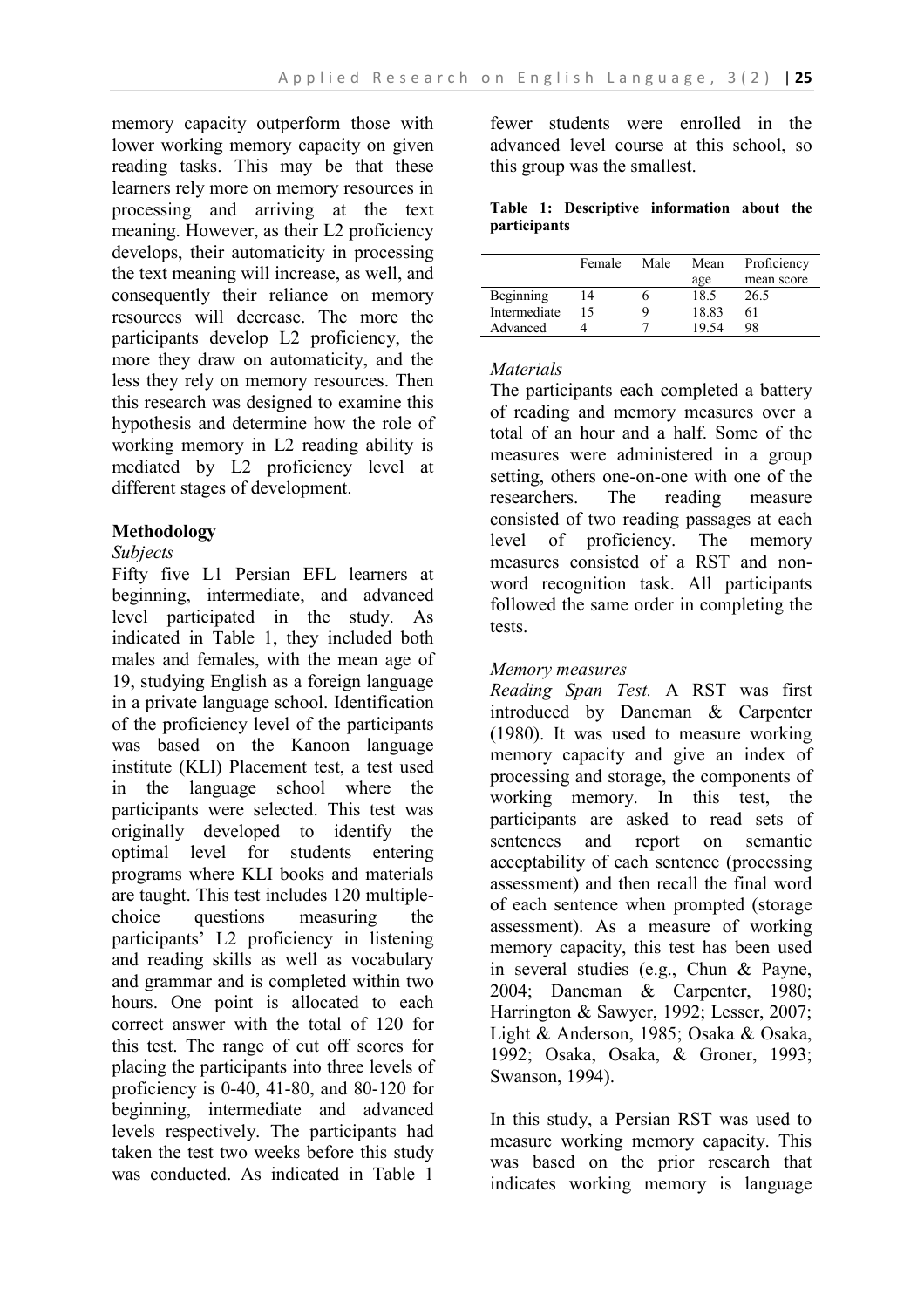independent (Osaka & Osaka, 1992; Osaka, Osaka & Groner, 1993). Furthermore, measuring working memory in L1 could help to avoid conflating working memory and L2 proficiency. This test was developed by one of the researchers, and its problems were identified and removed over three pilot studies. The test was designed with 64 items. For each item, the participants were required to judge whether the sentence made sense or was not and also to remember the final word. After sets of 3, 4, 5, or 6 sentences, the participants were asked to recall the final words and write them down in correct order in their answer sheets. The test was administered using a projector in for full-classes.

*Non-word recognition test*. A non-word recognition task was used to measure phonological short term memory Phonological-short term memory is in charge of temporary storage and processing of verbal information (e.g., Baddeley, 2000a, 2007; Baddeley & Hitch, 1974; N. Ellis, 2001). It is a separate construct from working memory (Juffs & Harrington, 2001). Research suggests that learning the sound structures of new words in L2 is mediated by phonological shortterm memory (e.g., Gathercole & Baddeley, 1990a; Miyake & Freidman, 1998; Valler & Papango, 2002; Skehan, 1989). Measures of phonological shortterm memory are commonly included in studies of working memory and second language learning (e.g., Chun & Payne, 2004; Harrington & Sawyer, 1992; Mackey, Philp, Egi, Fujii, & Tatsumi, 2002; Trofimovich, Ammar, & Gatbonton, 2007).

This test was based on recommendations by Gathercole and her colleagues (e.g., Gathercole & Baddeley, 1989; Gathercole, Frankish, Pickering, Peaker, 1999; Gathercole, Pickering, Hall & Peaker, 2001; Gathercole, Willis, Emslie & Baddeley, 1991) for the most valid measure of phonological short-term memory. This test consisted of sequences of English non-words. Non-words were used to minimize the influence of vocabulary knowledge on phonological short-term memory and yield a relatively accurate estimate of it (Gathercole & Pickering, 2001). Following the procedure used by Trofimovich et al., (2007) the participants heard two consecutive sequences of non-words and judged whether they were in the same or different order. The length of each sequence was gradually increased across the pairs within the range of 4 to 7 non-words.

As a result, the test was administered to 55 participants at three proficiency levels in this study. This test was conducted in full class, and the participants were required to listen to each pair of sequences to determine if the order of non-words in both sequences was the same or different by checking the boxes next to each choice in their answer sheets.

# *Reading measure*

At each level of proficiency, two reading passages were selected from the language school's syllabus material resources where the difficulty level of the passages had been controlled for each level of proficiency. The participants reported that they had not viewed the passages prior to the study. The reason for choosing two passages was to minimize the effect of the participants' background knowledge as well as text genres on comprehension (Alderson, 2000; Beach, 1997; Koda, 2005; Mitchell, 1982; Nation, 2009). In post study de-briefing questionnaires, participants claimed that they had not been familiar with the text content. All passages included social and science topics followed by 5 multiple-choice comprehension questions each. The multiple-choice comprehension questions included both literal and inferential types of comprehension questions to assess the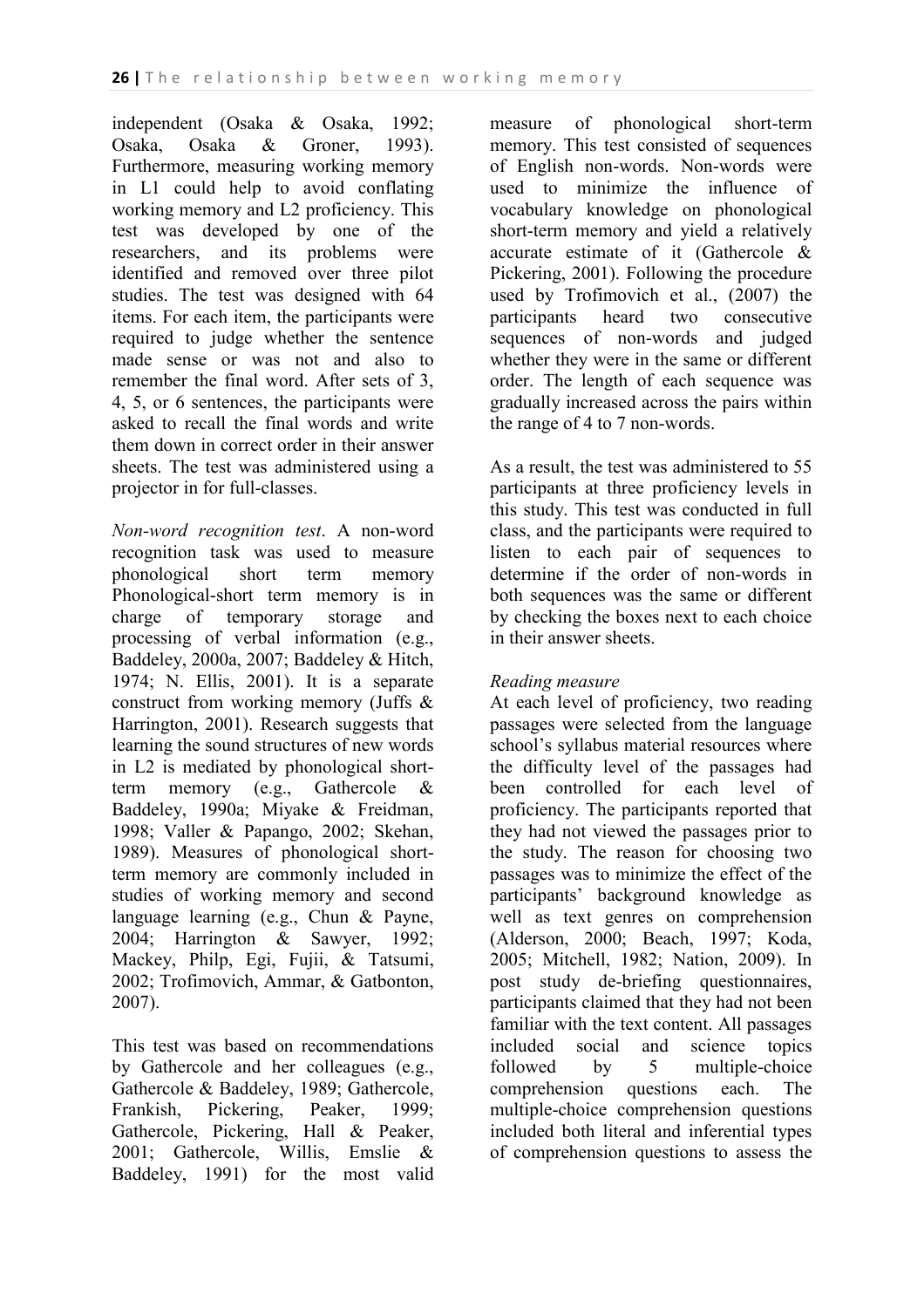participants' lower and higher level processing of information respectively. *Scoring*

The participants' raw scores on each memory and reading measure were calculated. To score RST, one mark was allocated to correct judgement and one mark to their correct recall with the total of 54 each. To control the recency effect, no marks were given to the last target of each set if it was recalled first (Turner & Engle, 1989; Waters & Caplan, 1996). This has proved to be a reliable method of scoring (Convey, Kane, Bunting, Hambrick, Wilhelm, Engle, 2005). (Recency effect influence recall of information. Essentially, the most recently presented items will most likely be recalled best. Thus, controlling this effect may give us a more accurate estimate of working memory capacity.) Furthermore, to control any trade-off between the working memory components, a composite working memory z-scores was computed as an indicator of working memory capacity (e.g., Alptekin & Erçetin, 2009; Lesser, 2007; Turner & Engle, 1989; Waters & Caplan, 1996).

To score non-word recognition test, one mark was allocated to each correct answer with the total of 22 for this measure. The scores in this measure were placed at a wide range within each group. They were situated in the ranges of 7-21, 10-21, and 9-21 for the beginning, intermediate and advanced groups respectively. To score reading measures, one mark was allocated to each correct answer. Since the number of passages and questions were consistent across proficiency levels, each participant was expected to obtain a reading score within a range of 0-10. Results indicated relatively wide ranges in the reading scores within the groups, particularly at the beginning and intermediate levels. The scores at these two levels ranged from 3- 10 and 4-10 respectively. To be consistent throughout the study, the scores of nonword recognition test and reading

measures were converted into z-scores before the inferential analysis is obtained.

### **Results**

*Descriptive statistics across proficiency levels*

Descriptive statistics for memory and reading z-scores at each level of proficiency are indicated in Table 2 which report mean, standard deviation, range, minimum, maximum and number of participants for each proficiency level.

**Table 2: Descriptive statistics of reading and memory Z-scores across proficiency levels**

|                       |                                           | N              | Min                           | Max                  | Mean                       | Std.<br>D.           |
|-----------------------|-------------------------------------------|----------------|-------------------------------|----------------------|----------------------------|----------------------|
| Beginning<br>Level    | R.M.<br><b>RST</b><br>com.<br><b>PSTM</b> | 20<br>20<br>20 | $-2.44$<br>$-2.30$<br>$-1.70$ | 1.17<br>1.93<br>1.94 | $-.04$<br>$-.06$<br>$-.03$ | 1.01<br>1.17<br>1.02 |
| Intermediate<br>Level | R.M<br>RST<br>com.<br><b>PSTM</b>         | 24<br>24<br>24 | $-2.28$<br>$-1.76$<br>$-1.91$ | 1.21<br>2.78<br>1.85 | .00<br>.00<br>.00          | 1.00<br>1.19<br>1.00 |
| Advanced level        | R.M<br>RST<br>com.<br><b>PSTM</b>         | 11<br>11<br>11 | $-2.02$<br>$-1.79$<br>$-1.42$ | .94<br>4.27<br>1.93  | .00<br>.00<br>.00          | 1.00<br>1.65<br>1.00 |

*Note.* R.M.= Reading Measure; RST com.= Reading Span Test; PSTM= Phonological Short-Term Memory

As indicated in Table 2, the means and standard deviations at the intermediate and advanced levels are nearly the same, and different from those at the beginning level. Furthermore, the results of one-way ANOVA indicated a significant difference between the beginning and intermediate groups' performance on working memory capacity, as measured by RST (F  $(2, 52)$  = 5.87, P=.005; P<.05). However, they indicated an overall similarity between the groups on PSTM  $(F (2, 52) = 2.27,$  $P = 113$ ,  $P \le 05$ ), suggesting that there were no significant differences on participants' performance on PSTM here.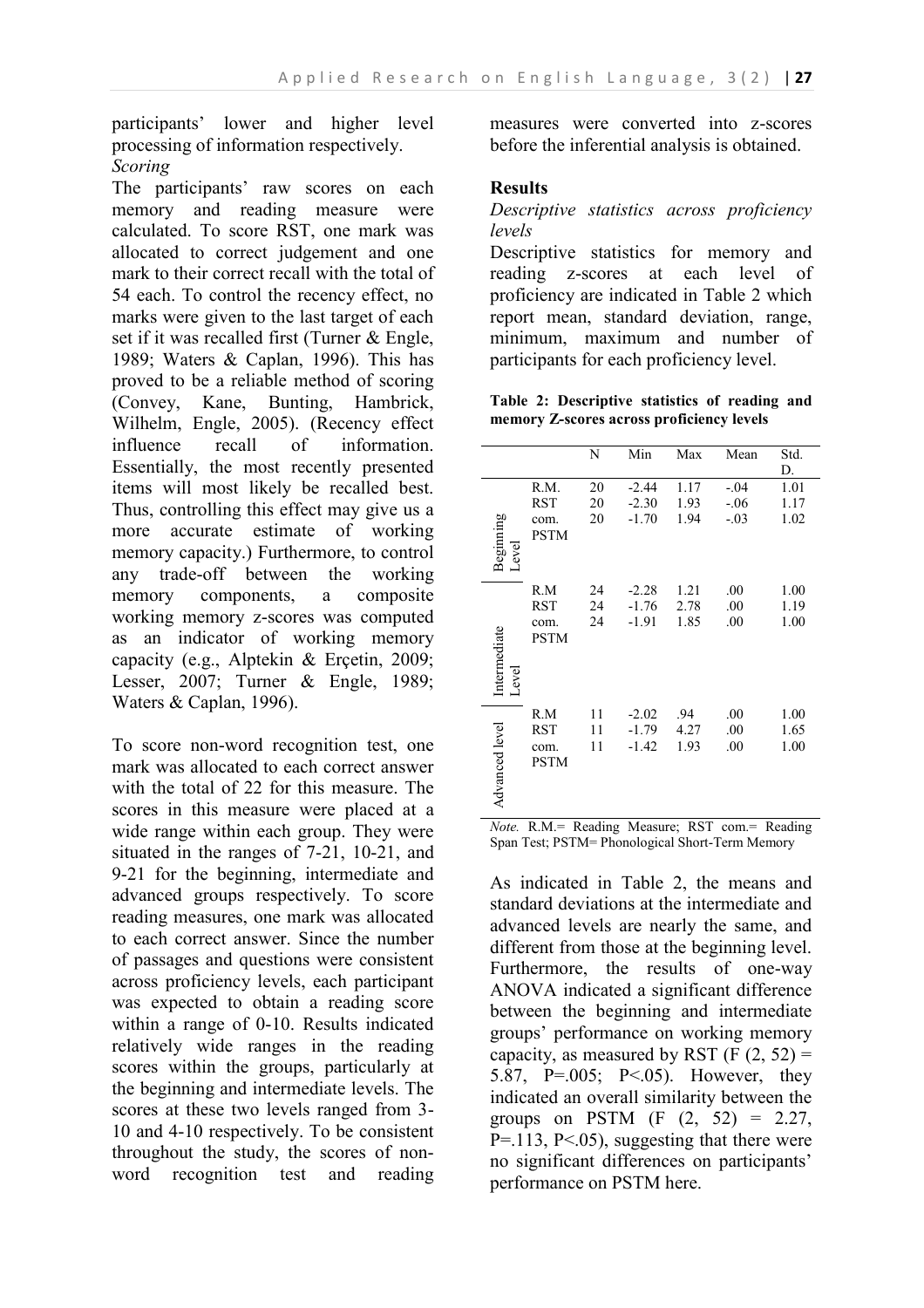#### *Working memory and reading*

In order to weight tests equally, z-scores were calculated for all measures. Then correlations between and within explanatory and responsive variables were obtained. To control any trade-off between the components of working memory and provide a more stable measure of the working memory capacity, composites were created from unit-weighted z-scores of storage and processing measures through averaging the sum of storage and processing z-scores (e.g., Lesser, 2007; Turner & Engle, 1989; Waters & Caplan, 1996). Table 3 displays the results of the correlation analysis. Only one significant correlation was found in these data, between the RST scores and reading comprehension at the beginning level. This was a moderate, positive correlation.

**Table 3: Correlations between responsive and explanatory variables across proficiency levels**

| Reading               | RST composite | <b>PSTM</b> |
|-----------------------|---------------|-------------|
| Beginning Level       | $.505*$       | $-076$      |
| Intermediate Level    | .280          | $-.068$     |
| <b>Advanced Level</b> | $-.068$       | $-182$      |

*Note.* PSTM= Phonological Short Term Memory, RST = Reading Span Test;  $* p < 0.05$  (2-tailed)

Regressions were run where there was a statistically significant correlation between explanatory and responsive variable. This was to see how much the explanatory variable makes contribution to the prediction of the responsive variable. Overall, one regression was run at the beginning level. Summary results are presented in Table 4.

**Table 4: Regression Results for the Reading Span Test Composite and L2 Reading measure** 

|             | $R^2$                    |  |      |
|-------------|--------------------------|--|------|
| RST<br>com. | .505 .255 .505 6.17 2.48 |  | .023 |

*Note.* n= 20; RST com. = Reading Span Test Composite

To determine how much effect can be attributed to the influence of working memory on the reading measure, the effect size for the model was obtained from the  $R<sup>2</sup>$  value in the regression model. As displayed in Table 4, R² value indicated that RST composite accounted for 25% of the variance for the reading measure. This model had a  $\beta$  of .50, indicating that each increase of 1 point in the RST composite scores predicted a half point increase in the reading measure scores.

### **General discussion**

#### *Research question 1*

The first research question addressed the relationship between working memory and L2 reading comprehension and also if the relationship differed at different proficiency levels. The results provide limited evidence of a relationship between working memory capacity and L2 reading comprehension. There was a significant correlation between the reading measure and working memory composite (r=.501\*, P<.05) at beginning level. Regression results also indicated that RST could be a good predictor of L2 learners' reading performance at beginning level. The large effect size found here suggests that working memory (as measured by RST) is a good predictor of individual's performance in the reading comprehension tests. These results suggest that working memory capacity, as measured by RST, is a potential source of individual differences in explaining L2 reading ability at the beginning level. Indeed, the analysis suggested that a quarter of the variance among learners at this level may be explained by differences in working memory capacity. This signals in an important role for working memory in beginning level L2 reading. This suggests that, at lower proficiency levels where much of the language processing may still be controlled and effortful, learners with higher cognitive resources may have an advantage.

These results provide further evidence for that working memory, as measured by RSTs, plays a role in reading ability both in L1 (e.g., Daneman & Carpenter, 1980;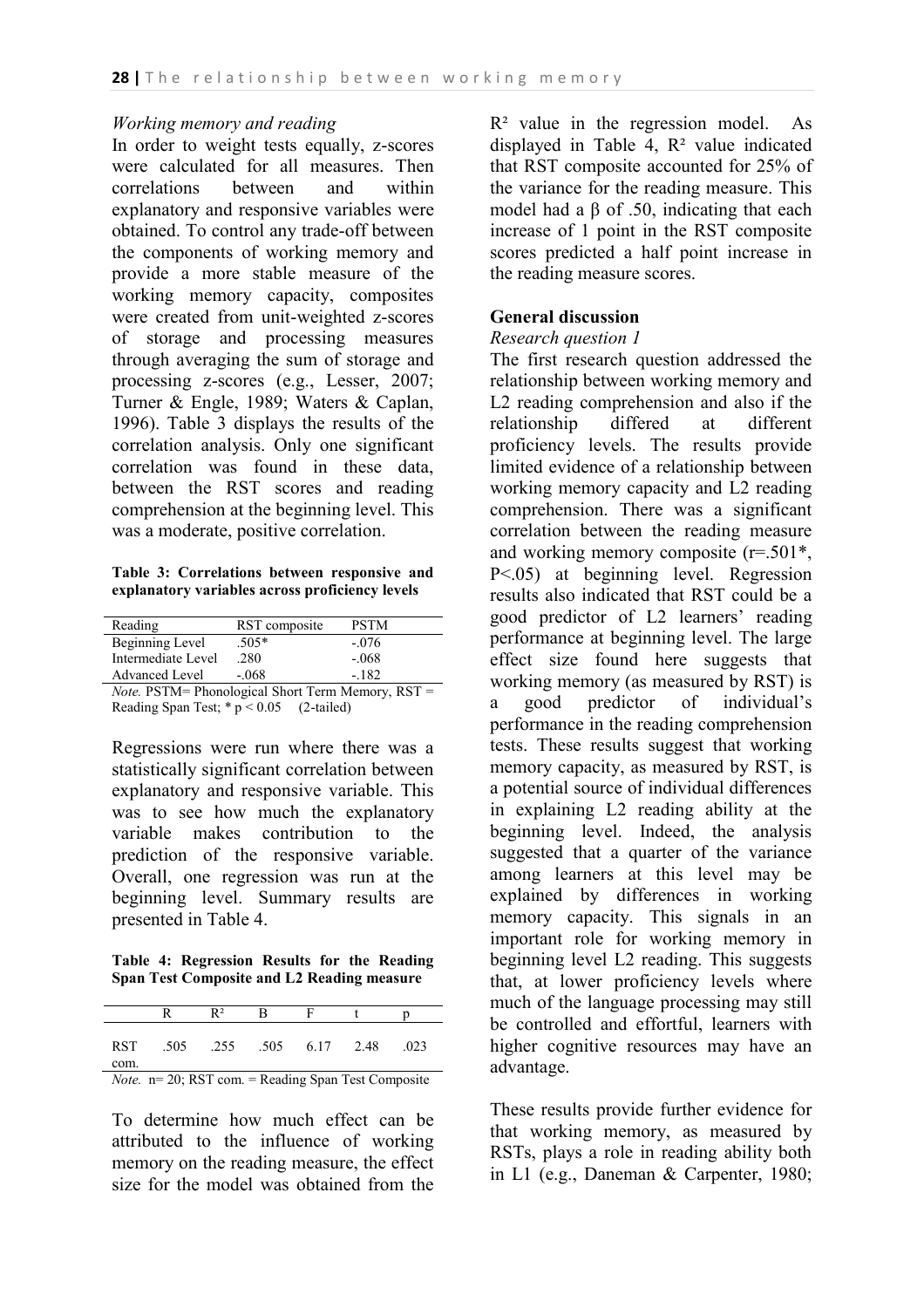Waters & Caplan, 1996; Just & Carpenter, 1992) and L2 (e.g., Harrington & Sawyer, 1992; Lesser, 2007; Walter, 2004). The results also provide evidence for claims that the relationship between working memory capacity and reading ability might be most important at the beginning levels of language ability (e.g., Ellis & Sinclair, 1996; Temple, 1997, Williams & Lovett, 2003).

However, as the proficiency increases, the relationship between working memory and L2 reading disappears. This suggests that low proficiency L2 learners rely on working memory more than high proficiency L2 learners during reading tasks. This supports Temple's (1997) proposal that working memory plays an especially important role in early L2 learning. It is also consistent with findings of previous study conducted by Lesser (2007) that working memory plays an important role in beginning Spanish learners' comprehension as well as Walter's (2004) findings that for lowerproficiency L1 French ESL learners the transfer of reading comprehension skill from L1 to L2 relies on verbal working memory. She suggested that success of higher-proficiency learners relied more on reading skills than on working memory. It seems that for higher level learners, with greater language knowledge and greater automaticity in the reading process, the reading tasks presented less of a burden on working memory than for lower level learners who relied more on memory capacity. At this point then, differences in working memory capacity no longer lead to differences in reading comprehension. Rather, as proficiency develops, language knowledge takes the major role in extracting the text information (Alderson, 2000; Cain & Oakhill, 2006; Grabe & Stoller, 2002; Koda, 2005; Leslie & Caldwell, 2009), perhaps because of greater automaticity in language processing at higher levels of proficiency. This suggests a dual view of individual

reading comprehension in a second language; at the beginning levels of proficiency, learners with greater cognitive capacity may be better readers while at higher levels, learners with greater language knowledge may be better readers. The more fluent the learners are, the more automatic their processes, and the less memory demanding L2 reading will be.

In summary, RST, as a working memory measure, was found to be a good predictor of reading comprehension, but only for low proficiency learners. In other words, individual differences in beginners' working memory capacity may play an important role in their reading ability. As the results of this study and prior studies (e.g., Harrington & Sawyer, 1992; Lesser, 2007; Walter, 2004) suggest beginning level learners with high working memory capacity outperformed the learners with low working memory capacity in their reading ability.

# *Research question 2*

The second research question looked at the relationship between PSTM and L2 reading. It also sought to determine if this relationship differed across proficiency groups. The results of the study indicated no significant correlation between this variable and reading measures at each level of proficiency. PSTM is a poor predictor of the participants' reading ability. These findings may reflect earlier evidence that PSTM plays a mediating role in reading comprehension, possibly limited to vocabulary acquisition both in first and second language (e.g., Baddeley, Papagno, & Vallar, 1998; Gathercole & Baddeley, 1989; Gathercole & Baddeley, 1990) which in turn impacts on reading comprehension (Cheung, 1996; Gathercole, Willis, Emslie & Baddeley, 1991; Masuora & Gathercole, 2005). This may be why no direct relationship between PSTM and reading measures was found. These findings are consistent with prior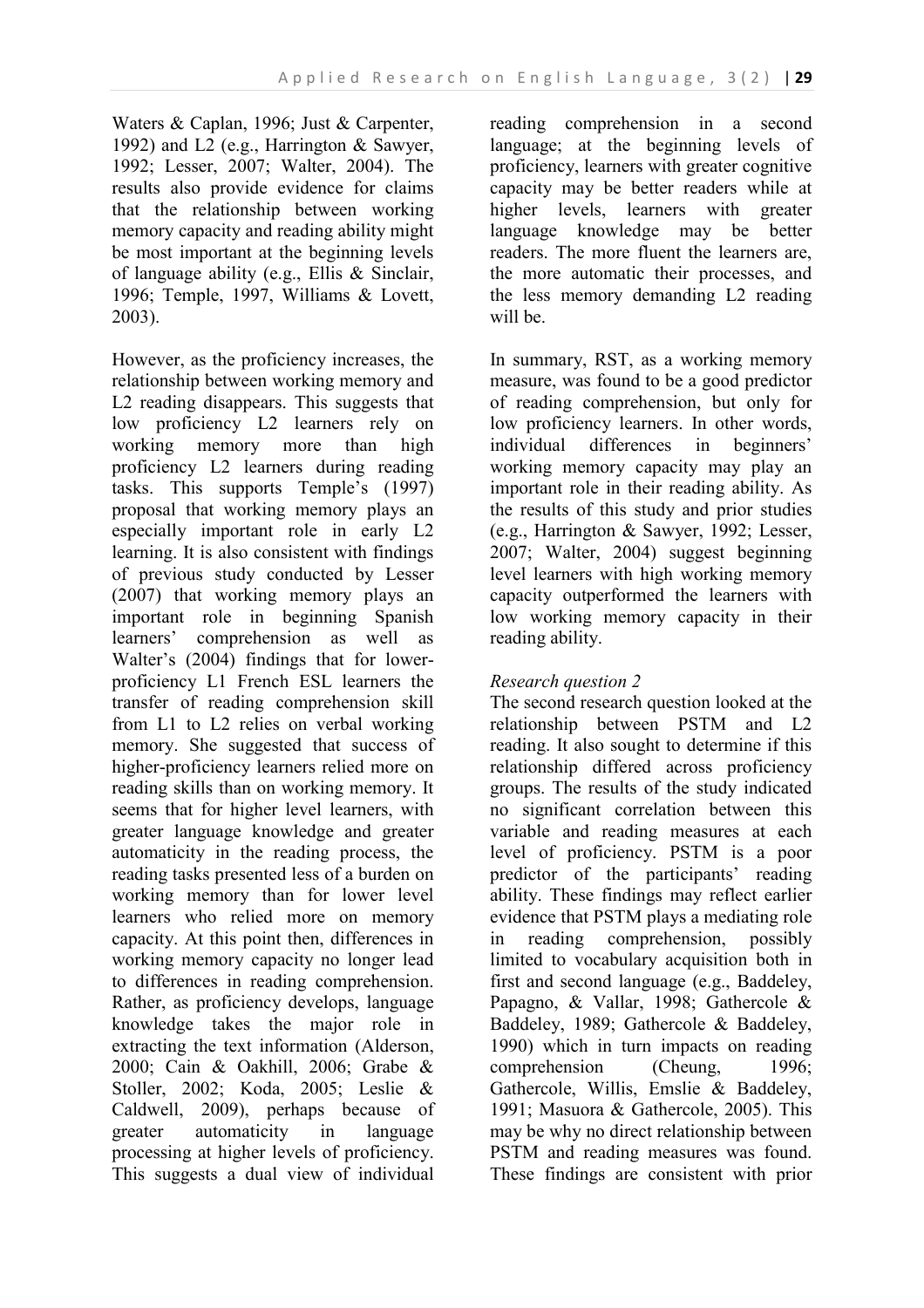research in which PSTM did not explain individual differences in L1 (e.g., Daneman & Carpenter, 1980) and L2 reading comprehension (Harrington & Sawyer, 1992; Kormos & Sáfár, 2008).

### **Limitations of the study and suggestions for further research**

There was a relatively small sample size, particularly at advanced level. Further research among a large group of participants could provide a more reliable view of the role of proficiency in the relationship between working memory and L2 reading. Second, in this study, memory measures included a PSTM test and a working memory capacity measure, RST. Both of these tests were based on verbal processing. Further research may include non-verbal measures of working memory, for example, a math span test, to more accurately measure working memory capacity. Finally, a broader testing battery of reading measures, beyond multiplechoice testing, may better illuminate the relationship between working memory and L2 reading comprehension.

### **Conclusion**

This study examined whether the relationship between WM and L2 reading ability differs across proficiency levels. Similar to prior studies (e.g., Harrington & Sawyer, 1992; Lesser, 2007; Walter, 2004), the present study indicated that there is a relationship between WM and L2 reading ability. However, this study is distinguished from the prior studies in that it adds a unique theoretical implication to the research area of WM and L2 reading ability.

The implication of this study is that the relationship between WM and L2 reading ability differs according to proficiency level. The findings here suggest that working memory capacity can well predict participants' reading ability at the beginning level. At higher proficiency levels, other factors such as language

knowledge may play an important role in predicting reading ability.

The present study also investigated whether the relationship between PSTM, as a component of WM, and L2 reading ability is mediated by L2 proficiency. This study provides further support for Harrington & Sawyer's (1992) and Kormos & Sáfár's (2008) studies, which suggest that PSTM does not play a direct role in L2 reading ability. This is likely to be because simple processing in PSTM (articulatory rehearsal) may not be a good predictor for multi-level processing in L2 reading ability.

The findings of this study should be considered as preliminary steps in exploring the relationship between working memory capacity and L2 reading comprehension, providing new directions for further studies in this area. These studies could examine the relationship between working memory capacity and the lower and higher level reading processes. Further studies could also investigate whether there is a relationship between PSTM and L2 reading comprehension by the mediating role of L2 vocabulary development.

# **References**

- Alderson, J.C. (2000). *Assessing reading*. Cambridge: Cambridge University Press.
- Alptekin C., & Erçetin G. (2009). Assessing the relationship of working memory to L2 reading: Does the nature of comprehension process and reading span task make a difference? *System, 37*, 627-639.
- Ando, J., Fukunaga, N., Kurahashi, J., Stuto, T., Nakano, T., & Kage, M. (1992). A comparative study on two EFL teaching methods: The communicative and the grammatical approach. *Japanese*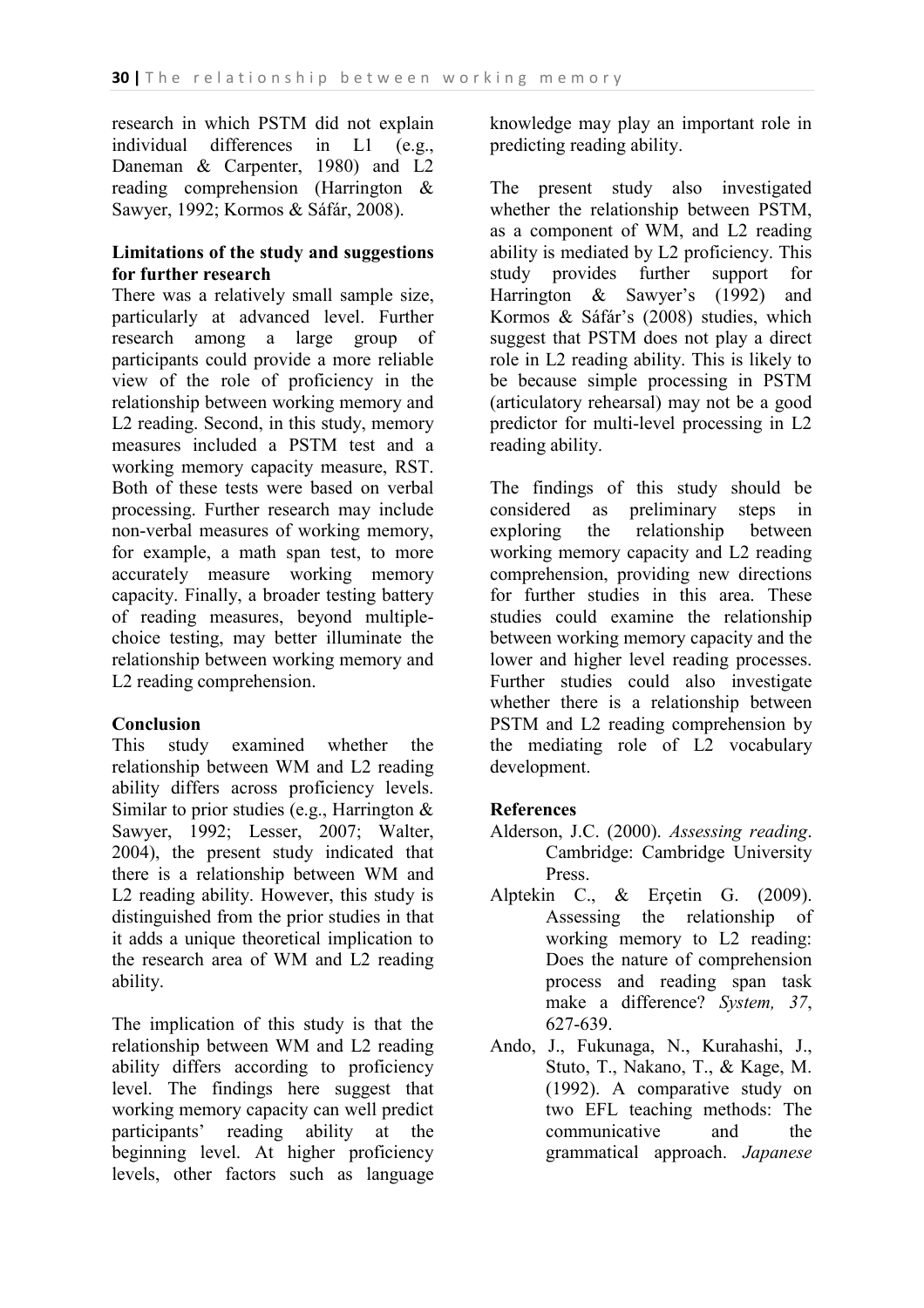*Journal of Educational Psychology*, *40*, 247-256.

- Atkins, W.B. & Baddeley, A.D. (1998). Working memory and distributed vocabulary learning. *Applied Psycholinguistics*, *19*, 537-552.
- Baddeley, A.D. (2007). *Working Memory, Thought and Action*. Oxford University Press.
- Baddeley, A.D. (2000a). The episodic buffer. A new component of working memory? *Trends in Cognitive Sciences*, *4*, 417-423.
- Baddeley, A.D., & Hitch, G. (1974). Working memory revised. *American Psychologist*, 851-864.
- Baddeley, A. D., Papagno, C., & Valler, G. (1998). When Long-term learning depends on short-term storage. *Journal of Memory and Language, 27*, 586-595.
- Beech, J.R. (1997). Assessment of memory and reading. In Beech, J.R. and C. Singleton, (Eds.), *The Psychological Assessment of Reading* (pp. 143-159). London: Routledge.
- Cain, K. & Oakhill, J. (2006). Assessment matters: Issues in the measurement of reading comprehension. *British Journal of Educational Psychology*, *76*, 697-708.
- Carroll, J.B. (1965). The prediction of success in foreign language teaching. In R. Glaser (Ed.), *Training, research, and education* (pp. 87-136). New York: Wiley.
- Cheung, H. (1996). Non word span as a unique predictor of second language vocabulary learning. *Developmental Psychology*, *32*, 867-873.
- Conway, A., R. A., Kane, M. J., Bunting, M. F., Hambrick, D. Z., Wilhelm, O., Engle, R. W. (2005). Working memory span tasks: A methodological review and user's guide. *Psychonomic Bulletin & Review*, *12* (5), 769-786.
- Chun, D.M., & Payne, J.S. (2004). What makes students click: Working memory and look-up behavior. *System*, *32*, 481-503.
- Daneman, M., (1991). Working memory as a predictor of verbal fluency. *Journal of Psycholinguistic Research*, *20*, 445-464.
- Daneman, M. & Carpenter, P.A. (1980). Individual Differences in Working Memory and Reading. *Journal of Verbal Learning and Verbal Behavior,* 19, 450-466.
- Daneman, M., & Green, I. (1986). Individual differences in comprehending and producing words in context*. Journal of Memory and Language*, *25*, 1-18.
- Ellis, N.C. (2001). Memory for language. In P. Robinson (Ed.), *Cognition and second language instruction*. Cambridge: Cambridge University Press, 33-68.
- Ellis, N. & Sinclair, S.G. (1996). Working memory in the acquisition of vocabulary and syntax: Putting language in good order. *The Quarterly Journal of Experimental Psychology*, *49*A, 234-250.
- Gathercole, S.E. & Baddeley, A.H. (1989). Evaluation of the role of phonological short-term memory in the development of vocabulary: A longitudinal study*. Journal of Memory and Language, 28*, 200- 213.
- Gathercole, S. E., & Baddeley, A. D. (1990a). Phonological memory deficits in language disordered children: Is there a causal connection? *Journal of Memory and Language, 29*, (3), 336-360.
- Gathercole, S.E., Frankish, C.R., Pickering, S.J., & Peaker, S.M. (1999). Phonetic influences on short-term memory. *Journal of Experimental Psychology*: *Learning, Memory & Cognition*, *25*, 84-95.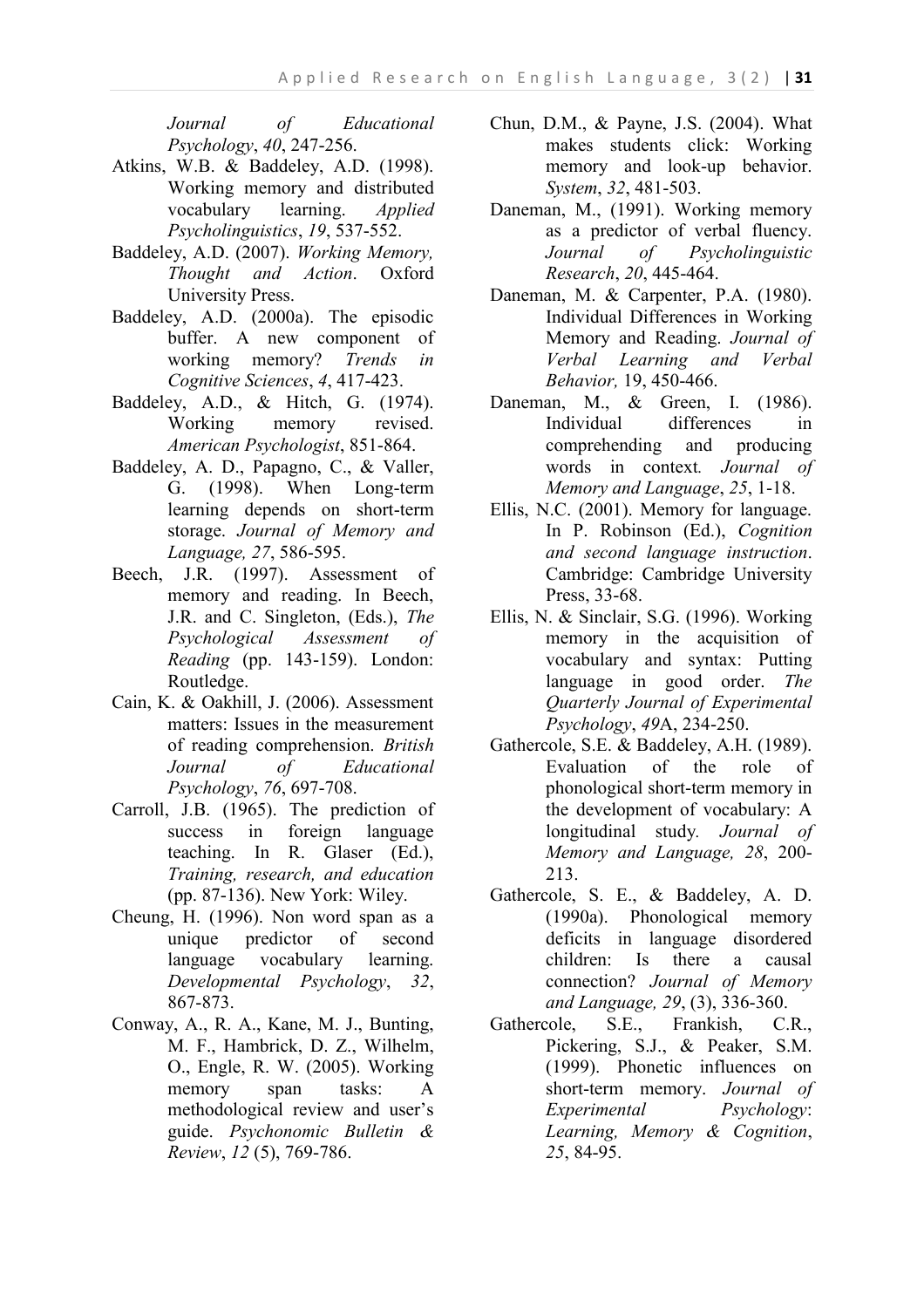- Gathercole, S.E., Pickering, S.J. (2001). Working memory deficits in children with special educational needs. *British Journal of special education*, *28*, 89-97.
- Gathercole, S.E., Pickering, S.J., Hall, M., & Peaker, S.M. (2001). Dissociable lexical and phonological influences on serial recognition and serial recall. *The Quarterly Journal of Experimental Psychology*, *54*A, 1, 1-30.
- Gathercole, S. E., Willis, C. S., Emslie, H. & Baddeley, A.D. (1991). The influence of syllables and Wordlikness on children's repetition of nonwords. *Applied Psycholinguistics, 12*, 349-367.
- Gernsbacher, M.M., Varner, K.R. , & Faust, M.E. (1990). Investigating individual differences in general comprehension skill. *Journal of Experimental Psychology*: *Learning Memory and Cognition, 16*, 430-445.
- Grabe, W. & Stoller, F. L. (2002). *Teaching and Researching Reading.* London: Longman.
- Graesser, A.C., Singer, M., & Trabasso, T. (1994). Constructing inferences during narrative text comprehension. *Psychological Review*, *101*, 371-395.
- Harrington, M., & Sawyer, M. (1992). L2 working memory capacity and L2 reading skill. *Studies in Second Language Acquisition*, *14*, 25-38.
- Juffs, A. (2004). Representation, processing and working memory in a second language. *Transactions of the Philological Society*, *102*, 199- 225.
- Juffs, A. & Harrington, M.W. (2011). Aspects of working memory in L2 learning. Language Teaching: *Reviews and Studies*, *42* (2), 137- 166.
- Just, M.A, & Carpenter, P.A. (2002). A capacity theory of comprehension: Individual differences in working

memory. In T.A. Polk & C. M. Seifert (Eds.), *Cognitive modelling* (pp., 131-177). Cambridge, MA: MIT Press.

- Koda, K. (2005). *Insights into Second Language Reading: A crosslinguistic Approach*. Cambridge University Press.
- Koda, K. (2007). *Reading and language learning*. Blackwell Publishing: U.S.A
- Kroll, J., Michael, E., Tokowicz, N., & Dufour, R. (2002). The development of lexical fluency in a second language. *Second Language Research*, *18*, 137-171.
- Kormos, J. & Sáfár, A. (2008). Phonological short-term memory, working memory and foreign language performance in intensive language learning. *Language Cognition, 11* (2), 261-271.
- Lesser, J.M. (2007). Learner-Based Factors in L2 Reading Comprehension and Processing Grammatical Form: Topic Familiarity and Working Memory. *Language Learning*, *57*, 2, 229- 270.
- Leslie, L., & Caldwell, J. (2009). Formal and Informal Measures of Reading Comprehension. In Israel, S.E., & Duffy G.G. (Eds.), *Handbook of Research on Reading Comprehension* (pp., 403-427). New York: Routledge.
- Light, L.L., & Anderson, P.A. (1985). Working memory capacity, age and memory for discourse. *Journal of Gerontology*, *40*, 737-747.
- Mackey, A., Adams, R., Stafford, C. & Winke, P. (2010). Exploring the relationship between modified output and working memory capacity. *Language Learning*, 1- 33.
- Mackey, A., Philp, J., Egi, T., Fujii, A., & Tatsumi, T. (2002). Individual differences in working memory, noticing interactional feedback and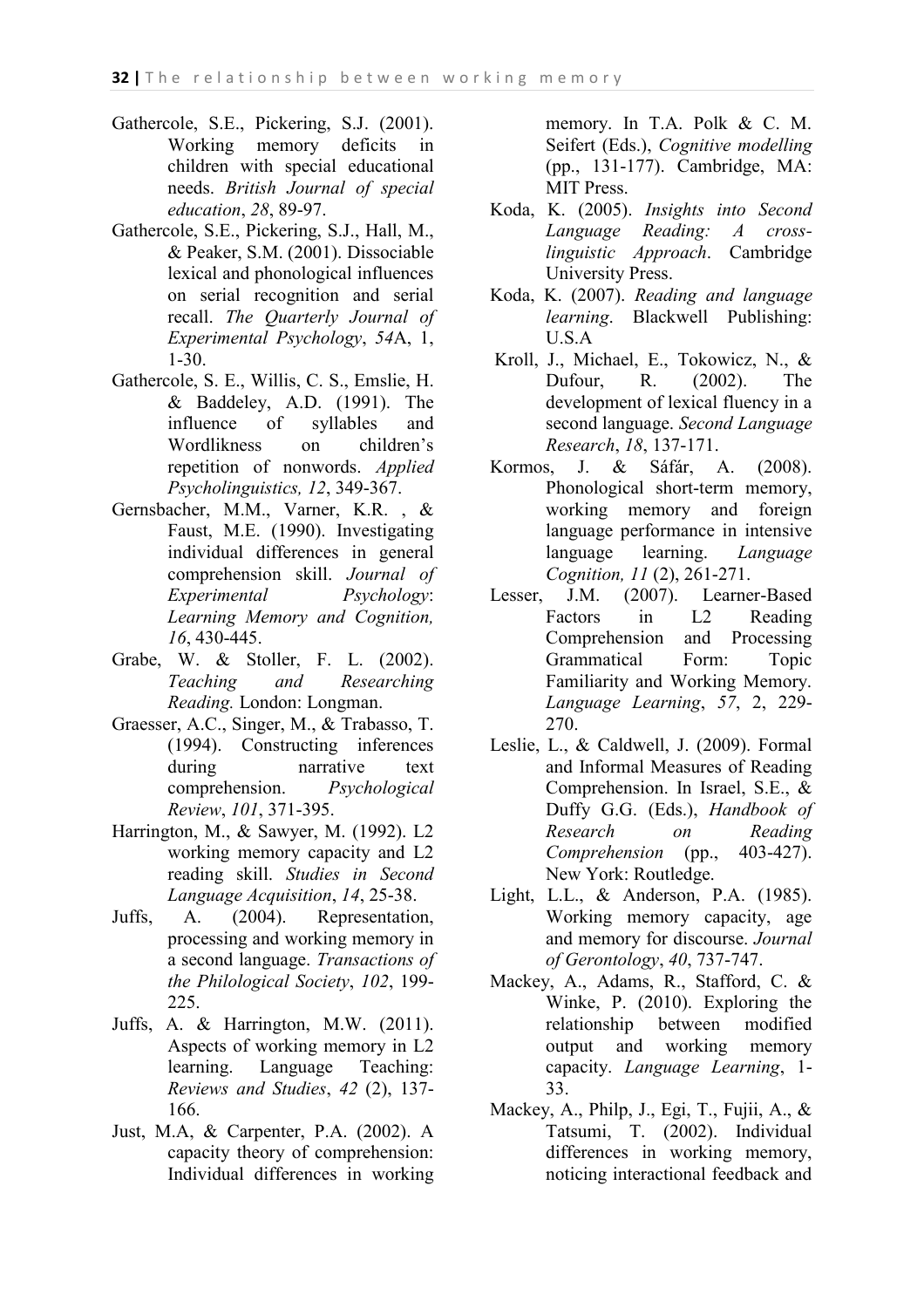L2 development. In P. Robinson (Eds.), *Individual differences and instructed language learning* (pp.181-209). Philadelphia: Benjamins.

- Masoura, E., & Gathercole, S.E. (1999). Phonological short-term memory and foreign vocabulary learning. *International Journal of Psychology, 34*, 383-388.
- Masoura, E. V., & Gathercole, S. E., (2005). Contrasting contributions of phonological short-term memory and long-term knowledge to vocabulary learning in a foreign language. *Memory*, *13*, 422-429.
- Mitchell, D.C., (1982). *The process of Reading*: *A cognitive analysis of Fluent Reading and Learning to Read*. John Wiley & Sons Ltd.
- Miyake, A. & Friedman, N.P. (1998). Individual differences in second language proficiency: Working memory as language aptitude. In A.F. Healy, & L.E. Bourne (Eds.), *Foreign Language Learning: Psycholinguistics Studies on Training and Retention* (pp. 339- 361).
- Nation, I.S.P. (2009). *Teaching ESL/EFL Reading and Writing.* Routledge, Taylor & Francis.
- Osaka, M., Osaka, N. (1992). Languageindependent working memory as measured by Japanese and English reading span tests*. Bulletin of Psychonomic Society*, *30*, 287- 289.
- Osaka, M., Osaka, N. & Groner, R. (1993). Language-independent working memory: Evidence from German and French reading Span tests*. Bulletin of the Psychometric Society*, *31*, 117-118.
- Papagno, C., Valentine, T., & Baddeley, A. (1991). Phonological short-term memory and foreign-language vocabulary learning. *Journal of Memory and Language, 30*, 331- 347.
- Robinson, P. (1995). Attention, memory and the "noticing" hypothesis. *Language Learning*, *45*, 283-331.
- Robinson, P. (2002). Effects of individual differences in intelligence, aptitude and working memory on adult incidental SLA. In P. Robinson (Ed.), *Individual differences and instructed language learning* (pp. 211-266). Philadelphia: Benjamins.
- Robinson, R. D. (2005). *Readings in reading instruction: Its history, theory, and development*. Pearson: Pearson Education, Inc.
- Sawyer, M., & Ranta, L. (2001). Aptitude, individual differences, and instructional design. In P. Robinson (Ed.), *Cognition and second language instruction* (pp. 319-353). Cambridge: Cambridge University Press.
- Schmalhofer, F., McDaniel, M.A., & Keefe, D. (2002). A unified model for predictive and bridging inferences. *Discourse Processes*, *33*, 105-132.
- Service, E. (1992). Phonology, Working memory, and foreign language learning. *Quarterly Journal of Experimental Psychology, 45*A, 21-50.
- Service, E., & Craik, F. (1993). Differences between young and older adults in learning a foreign vocabulary. *Journal of Memory and Language*, *32*, 608-623.
- Service, E., & Kohonen, V. (1995). Is the relationship between phonological memory and foreign language learning accounted for by vocabulary acquisition? *Applied Psycholinguistics*, *16*, 155-172.
- Skehan, P. (1989). *Individual differences in second language learning*. London: Edward Arnold.
- Skehan, P. (1991). Individual differences in second language learning. *SSLA, 13*, 275-298.
- Skehan, P. (2002). Theorizing and Updating Aptitude. In Robinson,